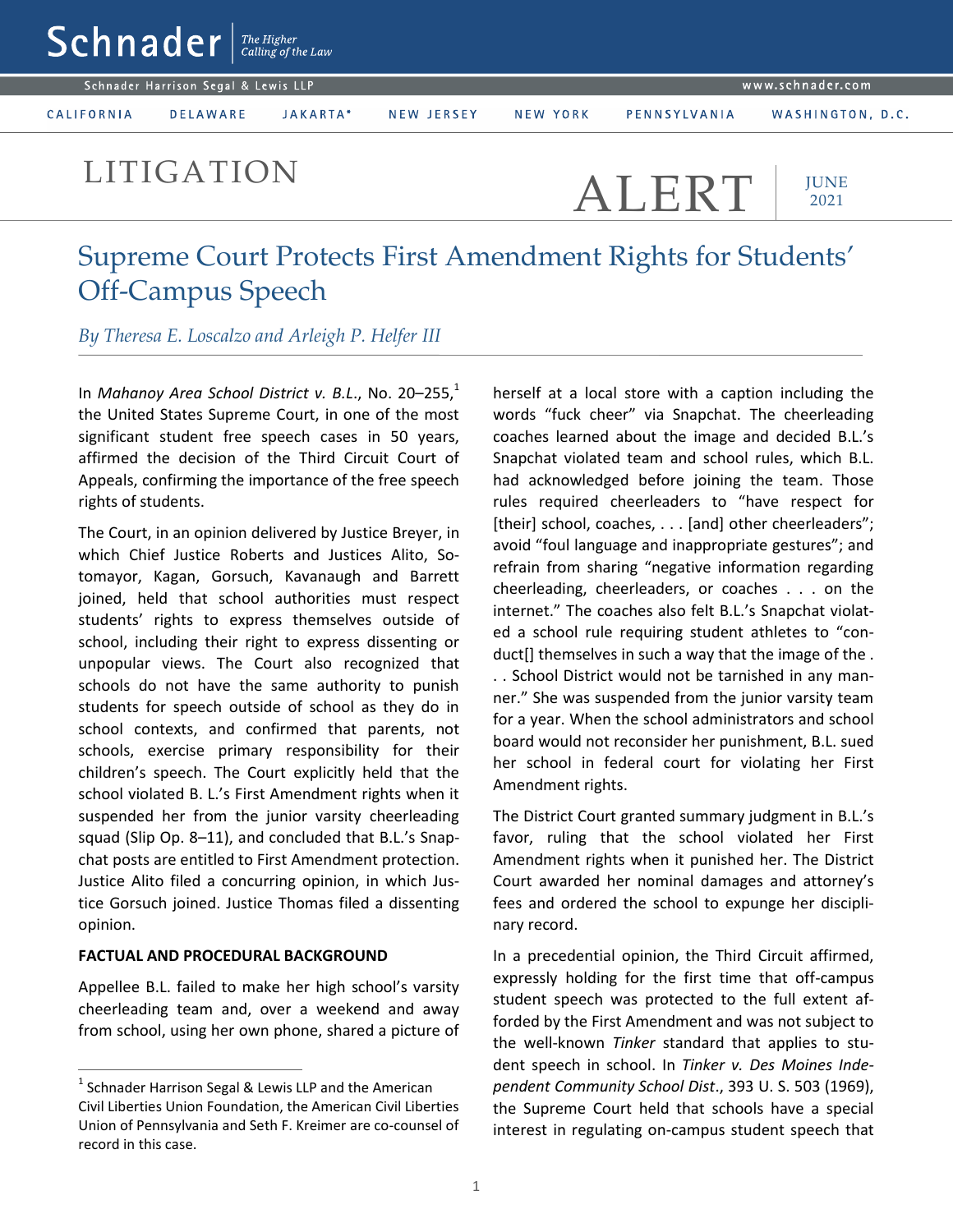"materially disrupts class-work or involves substantial disorder or invasion of the rights of others." 393 U. S. 503, 513.

The school district appealed, contending that the Court should grant the same authority that schools currently have to curb and punish speech within school buildings, under *Tinker*, to also apply to students' off-campus speech.

### **UNITED STATES SUPREME COURT DECISION**

The Supreme Court rejected the broad application of *Tinker* to off-campus speech and affirmed the Third Circuit. While emphasizing that minors are entitled to a significant measure of First Amendment protection, the Court noted that it has also stated that courts must apply the First Amendment "in light of the special characteristics of the school environment." Slip Op. 5 (quoting *Hazelwood School Dist. v. Kuhlmeier*, 484 U.S. 260, 266 (1988)). Noting that it has previously outlined specific categories of student speech that schools could regulate under certain circumstances – indecent, lewd or vulgar speech uttered during a school assembly or on school grounds, speech uttered during a school trip that promotes "illegal drug use" and speech that others may reasonably perceive as "bear[ing] the imprimatur of the school, such as that appearing in a school-sponsored newspaper" – the Court also acknowledged that *Tinker* holds that schools have a special interest in regulating speech that "materially disrupts class-work or involves substantial disorder or invasion of the rights of others."

The Court concluded that these special characteristics may provide some leeway to allow schools to regulate speech that occurs under its supervision under certain circumstances. Disagreeing with the Third Circuit rationale that *Tinker* could never apply outside the school environment, the Court cautioned that these special circumstances do not always disappear when the speech occurs off campus, citing serious or severe bullying or harassment targeting specific individuals, or threats aimed at students or teachers, among other examples. But the Court declined both to set forth a broad general rule of just what counts as "offcampus" speech and also whether or how ordinary First Amendment standards must give way off campus

to a school's special need to prevent substantial disruption or the protection of those in the school community.

Instead, observing that "schools have a strong interest in ensuring that future generations understand the workings in practice of the well-known aphorism, 'I disapprove of what you say, but I will defend to the death your right to say it,'" the Court identified three features of off-campus speech that diminish the strength of the unique educational characteristics that might call for special First Amendment leeway, and which often, even if not always, distinguish schools' efforts to regulate off-campus speech.

First, the Court considered under what circumstances a school stands *in loco parentis* when a student speaks off campus. *In loco parentis* treats school administrators as standing in the place of parents where the children's parents are not present to protect them. The Court concluded that off-campus speech will normally fall within the zone of parental, rather than school-related, responsibility and held that B.L.'s offcampus speech at issue here did not give rise to a circumstance in which the school stood *in loco parentis* and could thereby justify discipline.

Second, the Court noted that from the student speaker's perspective, school regulation of off-campus speech, coupled with the regulations of on-campus speech, would include all speech uttered by a student 24 hours a day. The Court cautioned that when political or religious speech is implicated, the school will have a heavy burden to justify regulation. Moreover, in language that acknowledges that students should not be subject to a "heckler's veto," the Court instructed that "the school itself has an interest in protecting a student's unpopular expression, especially when the expression takes place off campus. America's public schools are the nurseries of democracy."

Considering the school's claimed interest in prohibiting use of vulgar language to criticize a school team or its coaches, the Court first explained that the school's anti-vulgarity interest is weakened by the fact that B.L. spoke outside of school on her own time, at a point when the school did not stand *in loco parentis*. The Court further noted that the school presented no